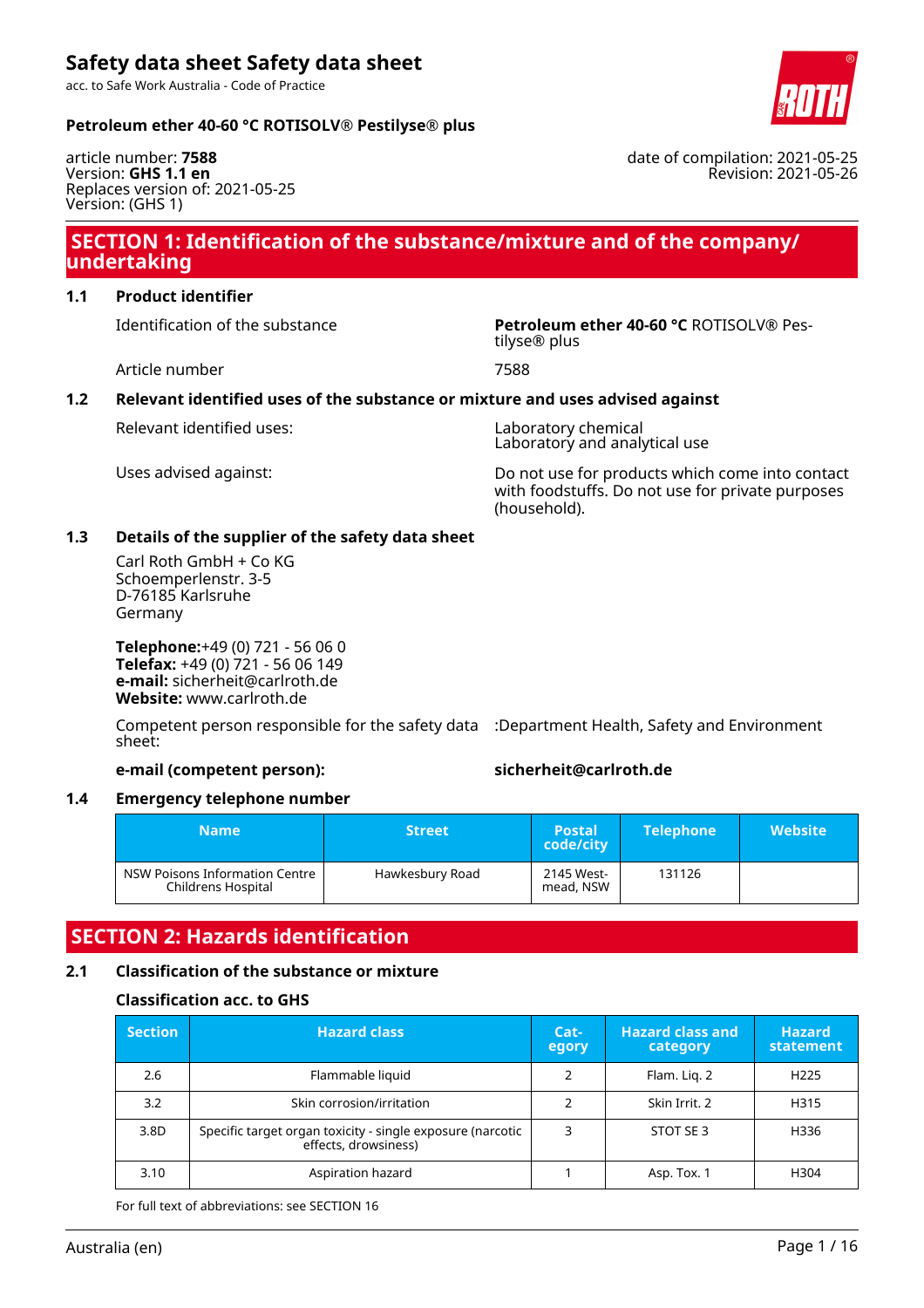acc. to Safe Work Australia - Code of Practice

### **Petroleum ether 40-60 °C ROTISOLV® Pestilyse® plus**



#### article number: **7588**

# **The most important adverse physicochemical, human health and environmental effects** The product is combustible and can be ignited by potential ignition sources.

### **2.2 Label elements**

**Labelling**

**Signal word Danger**

### **Pictograms**

GHS08



### **Hazard statements**

| H <sub>225</sub> | Highly flammable liquid and vapour           |
|------------------|----------------------------------------------|
| H304             | May be fatal if swallowed and enters airways |
| H315             | Causes skin irritation                       |
| H336             | May cause drowsiness or dizziness            |

### **Precautionary statements**

### **Precautionary statements - prevention**

P210 Keep away from heat/sparks/open flames/hot surfaces. - No smoking

### **Precautionary statements - response**

| P301+P310 | IF SWALLOWED: Immediately call a POISON CENTER or doctor/physician              |
|-----------|---------------------------------------------------------------------------------|
| P302+P352 | IF ON SKIN: Wash with plenty of soap and water                                  |
| P331.     | Do NOT induce vomiting                                                          |
| P370+P378 | In case of fire: Use sand, carbon dioxide or powder extinguisher for extinction |
|           |                                                                                 |

#### **Precautionary statements - storage**

| P403+P233 | Store in a well-ventilated place. Keep container tightly closed |
|-----------|-----------------------------------------------------------------|
| P403+P235 | Store in a well-ventilated place. Keep cool                     |

**Hazardous ingredients for labelling:** Hydrocarbons, C<sub>6</sub>, isoalkanes, <5% n-hexane, n-Pentane

### **2.3 Other hazards**

### **Results of PBT and vPvB assessment**

This mixture does not contain any substances that are assessed to be a PBT or a vPvB.

# **SECTION 3: Composition/information on ingredients**

#### **3.1 Substances**

not relevant (mixture)

#### **3.2 Mixtures**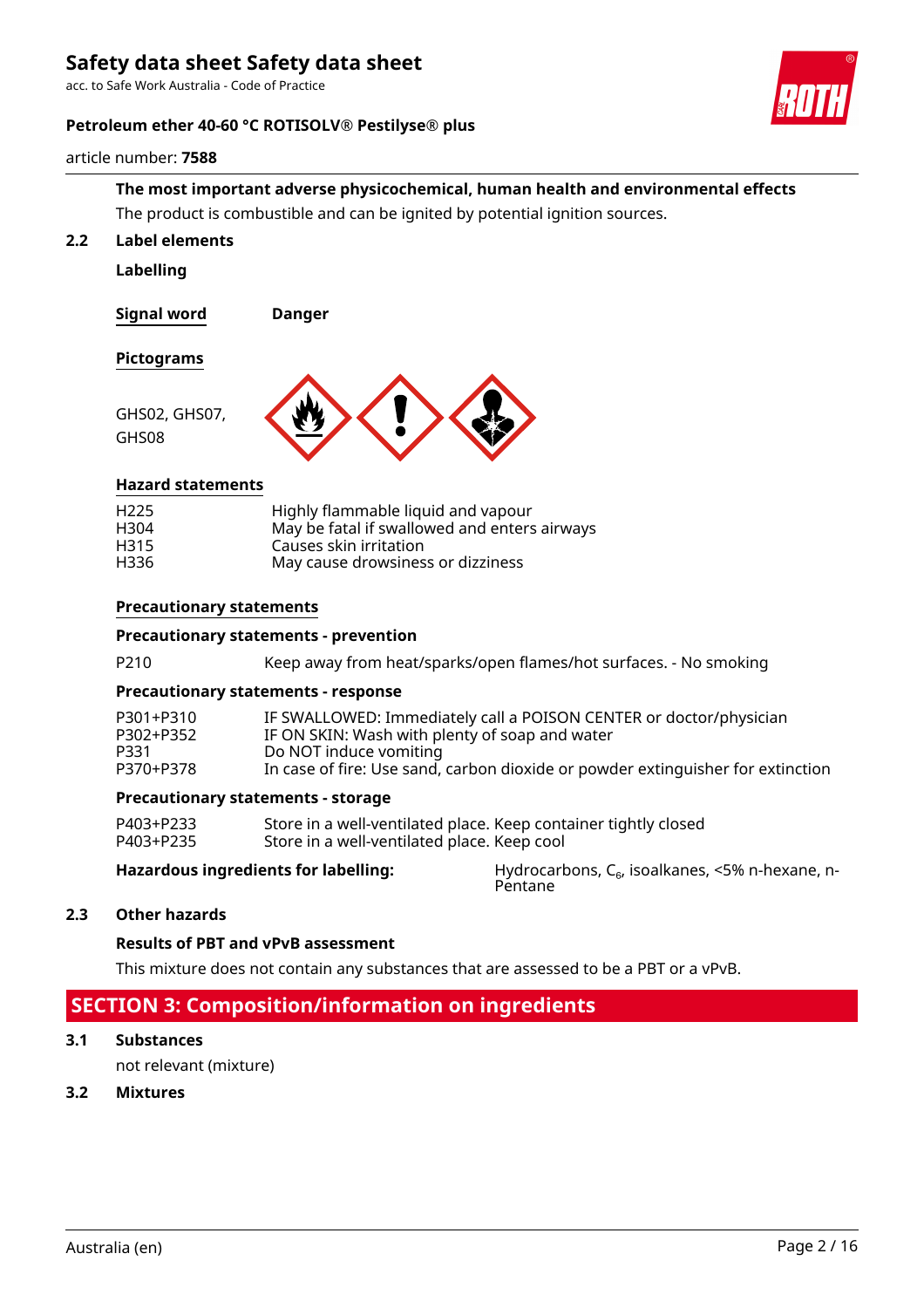acc. to Safe Work Australia - Code of Practice



# **Petroleum ether 40-60 °C ROTISOLV® Pestilyse® plus**

article number: **7588**

| Description of the mixture                               |                      |           |                                                                                       |                   |              |  |  |  |  |
|----------------------------------------------------------|----------------------|-----------|---------------------------------------------------------------------------------------|-------------------|--------------|--|--|--|--|
| Name of sub-<br>stance                                   | <b>Identifier</b>    | $Wt\%$    | <b>Classification acc. to</b><br><b>GHS</b>                                           | <b>Pictograms</b> | <b>Notes</b> |  |  |  |  |
| n-Pentane                                                | CAS No<br>109-66-0   | $\leq 70$ | Flam. Lig. 1 / H224<br>STOT SE 3 / H336<br>Asp. Tox. 1 / H304<br><b>EUH066</b>        | U                 | C(a)         |  |  |  |  |
| Hydrocarbons, $C_{6}$ ,<br>isoalkanes, <5% n-hex-<br>ane | CAS No<br>64742-49-0 | $\leq 70$ | Flam. Lig. 2 / H225<br>Skin Irrit. 2 / H315<br>STOT SE 3 / H336<br>Asp. Tox. 1 / H304 | W                 |              |  |  |  |  |

#### **Notes**

C(a): Mixture of isomers

For full text of abbreviations: see SECTION 16

# **SECTION 4: First aid measures**

### **4.1 Description of first aid measures**



### **General notes**

Take off contaminated clothing.

### **Following inhalation**

Provide fresh air. In all cases of doubt, or when symptoms persist, seek medical advice.

### **Following skin contact**

Rinse skin with water/shower. In case of skin irritation, consult a physician.

### **Following eye contact**

Rinse cautiously with water for several minutes. In all cases of doubt, or when symptoms persist, seek medical advice.

### **Following ingestion**

Call a physician immediately. Observe aspiration hazard if vomiting occurs.

# **4.2 Most important symptoms and effects, both acute and delayed**

Aspiration hazard, Irritation, Dizziness, Drowsiness, Narcosis

# **4.3 Indication of any immediate medical attention and special treatment needed** none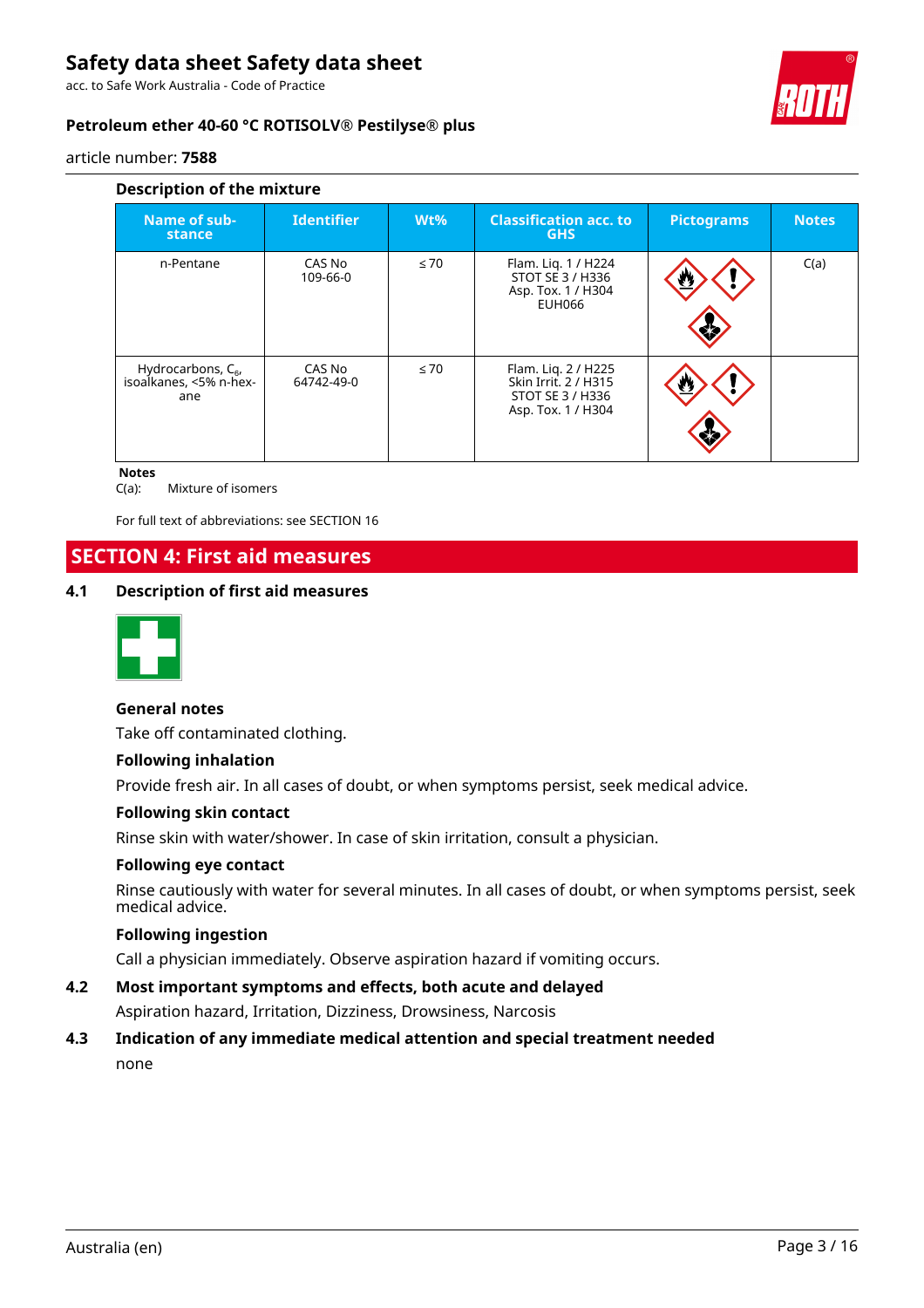acc. to Safe Work Australia - Code of Practice

### **Petroleum ether 40-60 °C ROTISOLV® Pestilyse® plus**



article number: **7588**

# **SECTION 5: Firefighting measures**

### **5.1 Extinguishing media**



### **Suitable extinguishing media**

co-ordinate firefighting measures to the fire surroundings water spray, dry extinguishing powder, BC-powder, carbon dioxide (CO<sub>2</sub>)

#### **Unsuitable extinguishing media**

water jet

### **5.2 Special hazards arising from the substance or mixture**

Combustible. In case of insufficient ventilation and/or in use, may form flammable/explosive vapourair mixture. Solvent vapours are heavier than air and may spread along floors. Places which are not ventilated, e.g. unventilated below ground level areas such as trenches, conduits and shafts, are particularly prone to the presence of flammable substances or mixtures. Vapours are heavier than air, spread along floors and form explosive mixtures with air. Vapours may form explosive mixtures with air.

#### **Hazardous combustion products**

Carbon monoxide (CO), Carbon dioxide (CO₂), May produce toxic fumes of carbon monoxide if burning.

#### **5.3 Advice for firefighters**

In case of fire and/or explosion do not breathe fumes. Fight fire with normal precautions from a reasonable distance. Wear self-contained breathing apparatus.

# **SECTION 6: Accidental release measures**

**6.1 Personal precautions, protective equipment and emergency procedures**



#### **For non-emergency personnel**

Use personal protective equipment as required. Avoid contact with skin, eyes and clothes. Do not breathe vapour/spray. Avoidance of ignition sources.

### **6.2 Environmental precautions**

Keep away from drains, surface and ground water. Danger of explosion.

### **6.3 Methods and material for containment and cleaning up**

#### **Advice on how to contain a spill**

Covering of drains.

#### **Advice on how to clean up a spill**

Absorb with liquid-binding material (sand, diatomaceous earth, acid- or universal binding agents).

#### **Other information relating to spills and releases**

Place in appropriate containers for disposal. Ventilate affected area.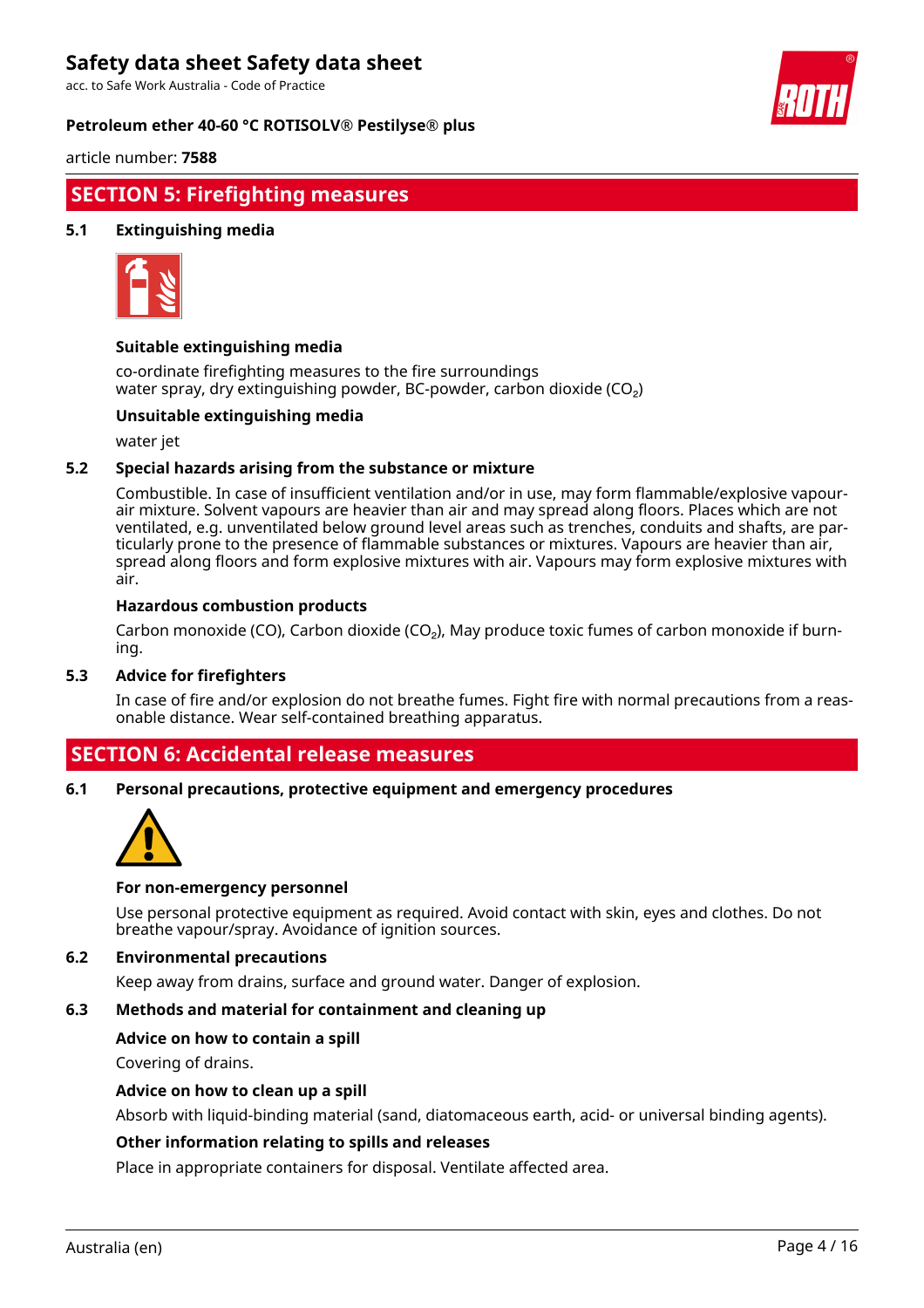acc. to Safe Work Australia - Code of Practice





article number: **7588**

### **6.4 Reference to other sections**

Hazardous combustion products: see section 5. Personal protective equipment: see section 8. Incompatible materials: see section 10. Disposal considerations: see section 13.

# **SECTION 7: Handling and storage**

### **7.1 Precautions for safe handling**

Provision of sufficient ventilation.

### **Measures to prevent fire as well as aerosol and dust generation**



Take precautionary measures against static discharge. Due to danger of explosion, prevent leakage

of vapours into cellars, flues and ditches.

### **Advice on general occupational hygiene**

Wash hands before breaks and after work. Keep away from food, drink and animal feedingstuffs. When using do not smoke.

### **7.2 Conditions for safe storage, including any incompatibilities**

Store in a well-ventilated place. Keep container tightly closed.

### **Incompatible substances or mixtures**

Observe hints for combined storage.

### **Consideration of other advice:**

Ground/bond container and receiving equipment.

#### **Ventilation requirements**

Use local and general ventilation.

### **Specific designs for storage rooms or vessels**

Recommended storage temperature: 15 – 25 °C

**7.3 Specific end use(s)**

No information available.

# **SECTION 8: Exposure controls/personal protection**

**8.1 Control parameters National limit values**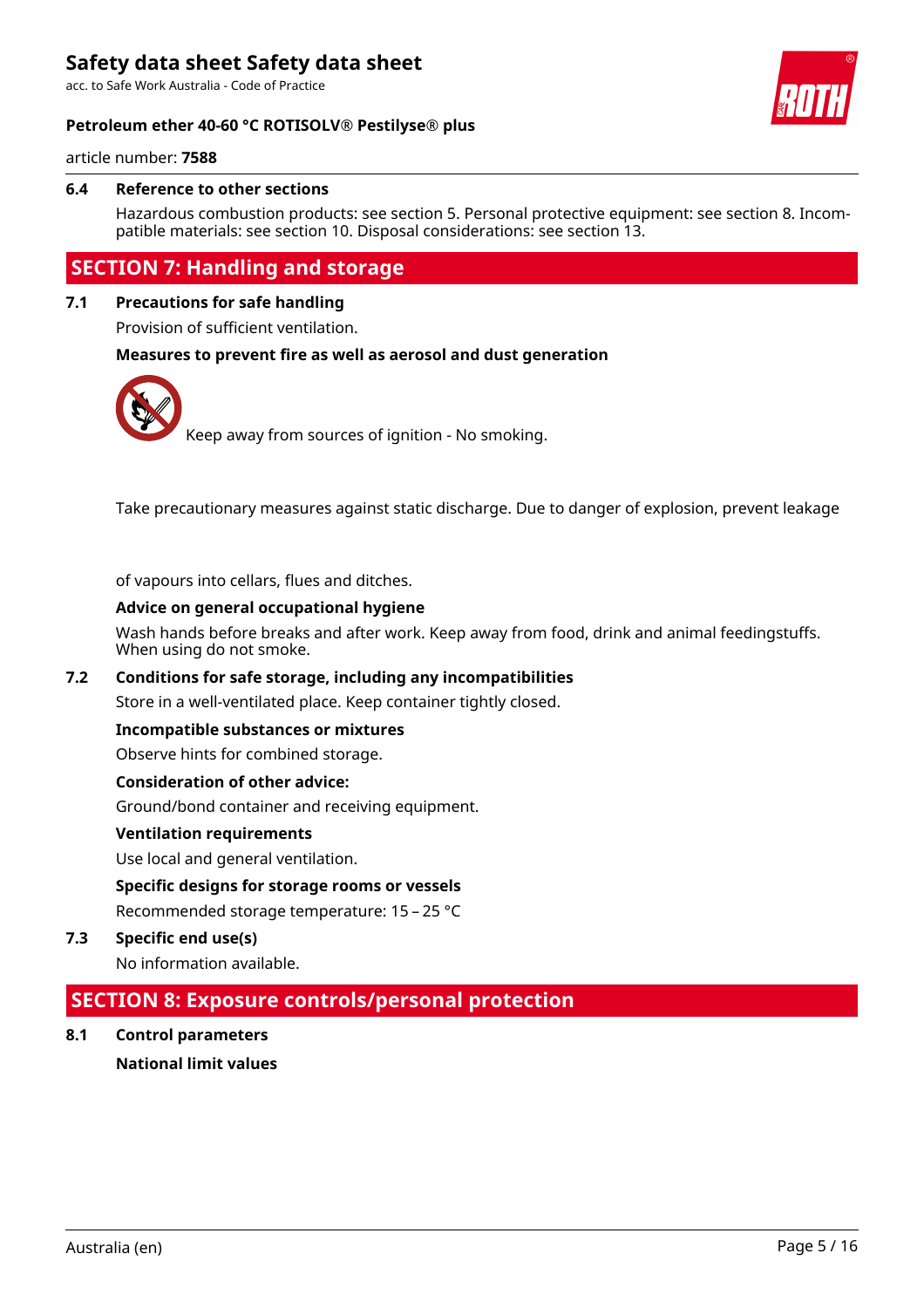acc. to Safe Work Australia - Code of Practice



article number: **7588**

## **Occupational exposure limit values (Workplace Exposure Limits)**

| Cou<br>/ ntr/<br>$\overline{\mathbf{v}}$ | <b>Name of agent</b> | <b>CAS No</b> | Identi-<br>fier | <b>TW</b><br>ΙA.<br><b>Lpp</b><br>m] | <b>TWA</b><br>[mq/<br>m <sup>3</sup> | <b>STE</b><br>(pp)<br>m | <b>STEL</b><br>[mq/<br>m <sup>3</sup> | Ceil<br>ing-<br>Lpp <sup>/</sup><br>m | Ceil-<br>$inq-C$<br>/[mg/<br>m <sup>3</sup> | Nota-<br>tion | <b>Source</b> |
|------------------------------------------|----------------------|---------------|-----------------|--------------------------------------|--------------------------------------|-------------------------|---------------------------------------|---------------------------------------|---------------------------------------------|---------------|---------------|
| AU                                       | pentane              | 109-66-0      | WES             | 600                                  | 1,770                                | 750                     | 2,210                                 |                                       |                                             |               | <b>WES</b>    |
| $1.1 - 1.1 - 1.2 - 1.7$                  |                      |               |                 |                                      |                                      |                         |                                       |                                       |                                             |               |               |

# **Notation**<br>Ceiling-C<br>STEL

Ceiling-C Ceiling value is a limit value above which exposure should not occur

TWA Time-weighted average (long-term exposure limit): measured or calculated in relation to a reference period of 8 hours time-weighted average (unless otherwise specified)

| <b>Relevant DNELs of components of the mixture</b>      |               |               |                                          |                                                 |                   |                               |  |  |
|---------------------------------------------------------|---------------|---------------|------------------------------------------|-------------------------------------------------|-------------------|-------------------------------|--|--|
| Name of sub-<br>stance                                  | <b>CAS No</b> | End-<br>point | <b>Threshol</b><br>d level               | <b>Protection</b><br>goal, route of<br>exposure | <b>Used in</b>    | <b>Exposure time</b>          |  |  |
| Hydrocarbons, $C_{6}$ ,<br>isoalkanes, <5% n-<br>hexane | 64742-49-0    | <b>DNEL</b>   | 5,306 $mq/$<br>m <sup>3</sup>            | human, inhalat-<br>ory                          | worker (industry) | chronic - systemic<br>effects |  |  |
| Hydrocarbons, $C_{6}$ ,<br>isoalkanes, <5% n-<br>hexane | 64742-49-0    | <b>DNEL</b>   | 13,964 mg/<br>kg bw/day                  | human, dermal                                   | worker (industry) | chronic - systemic<br>effects |  |  |
| n-Pentane                                               | 109-66-0      | <b>DNEL</b>   | $3,000 \,\mathrm{mag}$<br>m <sup>3</sup> | human, inhalat-<br>ory                          | worker (industry) | chronic - systemic<br>effects |  |  |
| n-Pentane                                               | 109-66-0      | <b>DNEL</b>   | 432 mg/kg<br>bw/day                      | human, dermal                                   | worker (industry) | chronic - systemic<br>effects |  |  |

# **Relevant PNECs of components of the mixture**

| Name of sub-<br>stance | <b>CAS No</b> | End-<br>point | <b>Threshol</b><br>d level           | <b>Organism</b>                 | <b>Environmental</b><br>compartment | <b>Exposure time</b>            |
|------------------------|---------------|---------------|--------------------------------------|---------------------------------|-------------------------------------|---------------------------------|
| n-Pentane              | 109-66-0      | <b>PNEC</b>   | $880\,$ <sup>µg</sup> / <sub>1</sub> | aquatic organ-<br>water<br>isms |                                     | intermittent re-<br>lease       |
| n-Pentane              | 109-66-0      | <b>PNEC</b>   | $230 \frac{\mu g}{I}$                | aquatic organ-<br>isms          | freshwater                          | short-term (single<br>instance) |
| n-Pentane              | 109-66-0      | <b>PNEC</b>   | $230 \frac{\mu g}{\mu}$              | aquatic organ-<br>isms          | marine water                        | short-term (single<br>instance) |
| n-Pentane              | 109-66-0      | <b>PNEC</b>   | 3,600 $\frac{\mu g}{\mu}$            | aquatic organ-<br>isms          | sewage treatment<br>plant (STP)     | short-term (single<br>instance) |
| n-Pentane              | 109-66-0      | <b>PNEC</b>   | 1.2 $mg/_{ka}$                       | aquatic organ-<br>isms          | freshwater sedi-<br>ment            | short-term (single<br>instance) |
| n-Pentane              | 109-66-0      | <b>PNEC</b>   | 1.2 $mg/_{k0}$                       | aquatic organ-<br>isms          | marine sediment                     | short-term (single<br>instance) |
| n-Pentane              | 109-66-0      | <b>PNEC</b>   | 0.55 $mg/kq$                         | terrestrial organ-<br>isms      | soil                                | short-term (single<br>instance) |



STEL Short-term exposure limit: a limit value above which exposure should not occur and which is related to a 15 minute period (unless otherwise specified)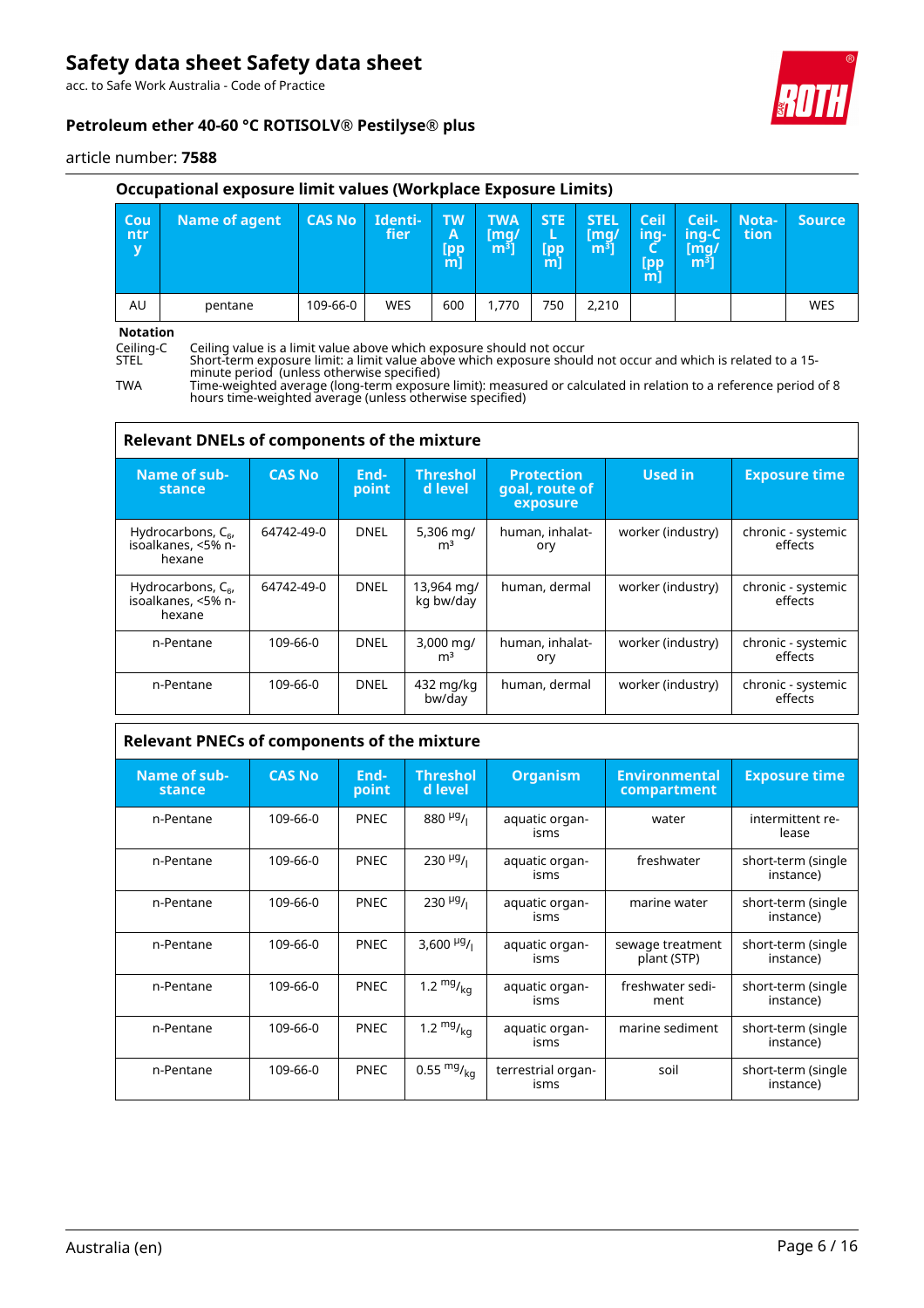acc. to Safe Work Australia - Code of Practice

### **Petroleum ether 40-60 °C ROTISOLV® Pestilyse® plus**

article number: **7588**

### **8.2 Exposure controls**

### **Individual protection measures (personal protective equipment)**

### **Eye/face protection**



Use safety goggle with side protection.

#### **Skin protection**



### **• hand protection**

Wear suitable gloves. Chemical protection gloves are suitable, which are tested according to EN 374. For special purposes, it is recommended to check the resistance to chemicals of the protective gloves mentioned above together with the supplier of these gloves. The times are approximate values from measurements at 22 ° C and permanent contact. Increased temperatures due to heated substances, body heat etc. and a reduction of the effective layer thickness by stretching can lead to a considerable reduction of the breakthrough time. If in doubt, contact manufacturer. At an approx. 1.5 times larger / smaller layer thickness, the respective breakthrough time is doubled / halved. The data apply only to the pure substance. When transferred to substance mixtures, they may only be considered as a guide.

#### **• type of material**

NBR: acrylonitrile-butadiene rubber

#### **• material thickness**

>0,4 mm

#### **• breakthrough times of the glove material**

>480 minutes (permeation: level 6)

#### **• other protection measures**

Take recovery periods for skin regeneration. Preventive skin protection (barrier creams/ointments) is recommended.

Flame-retardant protective clothing.

### **Respiratory protection**



Respiratory protection necessary at: Aerosol or mist formation. Type: AX (gas filters and combined filters against low-boiling point organic compounds, colour code: Brown).

#### **Environmental exposure controls**

Keep away from drains, surface and ground water.

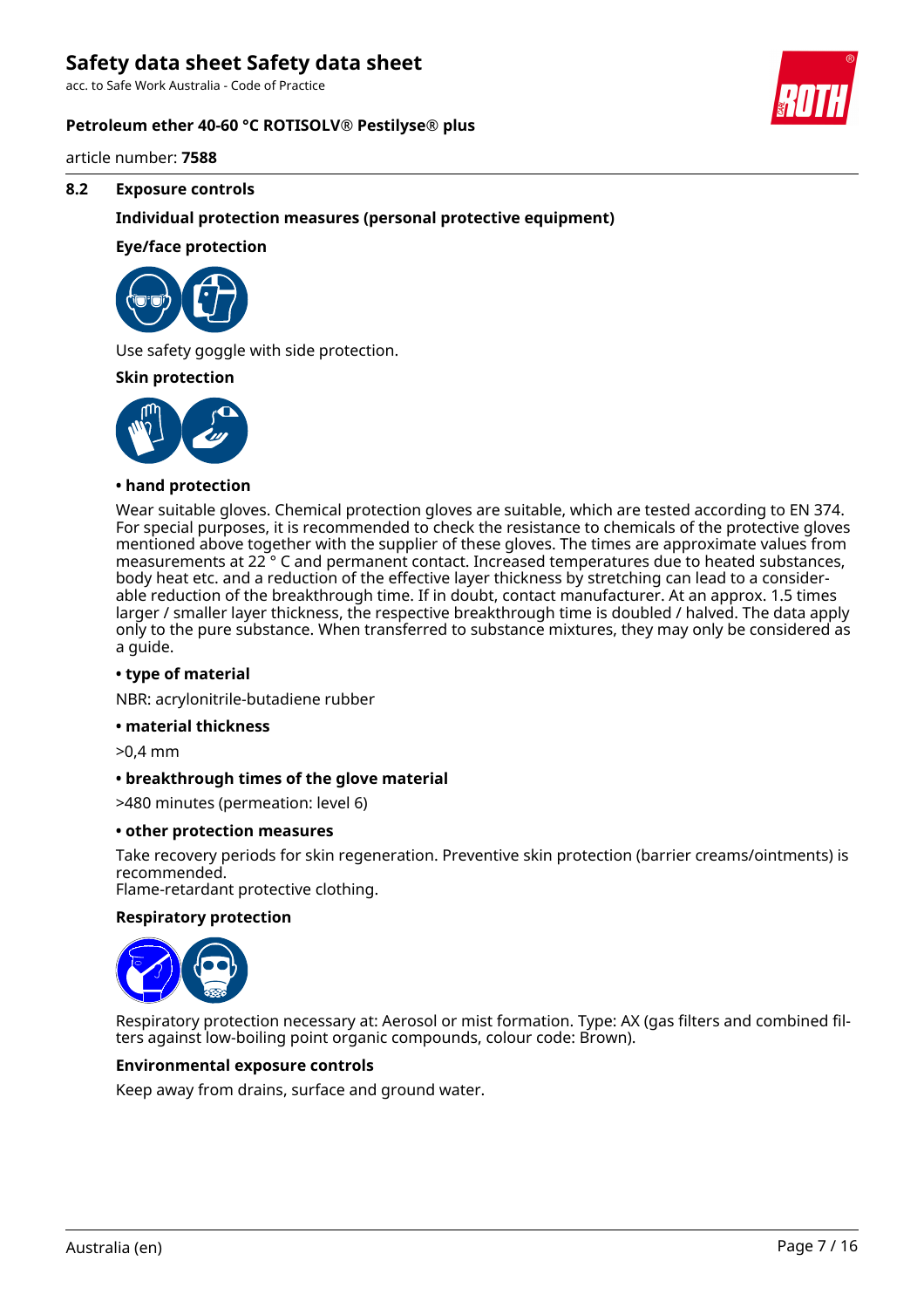acc. to Safe Work Australia - Code of Practice

# **Petroleum ether 40-60 °C ROTISOLV® Pestilyse® plus**



article number: **7588**

|     | <b>SECTION 9: Physical and chemical properties</b>          |                                                  |  |  |  |  |  |
|-----|-------------------------------------------------------------|--------------------------------------------------|--|--|--|--|--|
| 9.1 | Information on basic physical and chemical properties       |                                                  |  |  |  |  |  |
|     | Physical state                                              | liquid                                           |  |  |  |  |  |
|     | Colour                                                      | clear - colourless                               |  |  |  |  |  |
|     | Odour                                                       | like: - Gasoline                                 |  |  |  |  |  |
|     | Melting point/freezing point                                | not determined                                   |  |  |  |  |  |
|     | Boiling point or initial boiling point and boiling<br>range | 40 - 60 °C                                       |  |  |  |  |  |
|     | Flammability                                                | flammable liquid in accordance with GHS criteria |  |  |  |  |  |
|     | Lower and upper explosion limit                             | 1 vol% - 8 vol%                                  |  |  |  |  |  |
|     | Flash point                                                 | -40 $^{\circ}$ C                                 |  |  |  |  |  |
|     | Auto-ignition temperature                                   | 260 °C                                           |  |  |  |  |  |
|     | Decomposition temperature                                   | not relevant                                     |  |  |  |  |  |
|     | pH (value)                                                  | not determined                                   |  |  |  |  |  |
|     | Kinematic viscosity                                         | 0.41 $\text{mm}^2$ / <sub>s</sub> at 25 °C       |  |  |  |  |  |
|     | Solubility(ies)                                             |                                                  |  |  |  |  |  |
|     | Water solubility                                            | (practically insoluble)                          |  |  |  |  |  |
|     | Partition coefficient                                       |                                                  |  |  |  |  |  |
|     | Partition coefficient n-octanol/water (log value):          | this information is not available                |  |  |  |  |  |
|     | Vapour pressure                                             | 350 hPa at 20 °C                                 |  |  |  |  |  |
|     | Density                                                     | 0.65 $9/_{cm^3}$ at 20 °C                        |  |  |  |  |  |
|     | Relative vapour density                                     | $3 (air = 1)$                                    |  |  |  |  |  |
|     | Particle characteristics                                    | not relevant (liquid)                            |  |  |  |  |  |
|     | Other safety parameters                                     |                                                  |  |  |  |  |  |
|     | Oxidising properties                                        | none                                             |  |  |  |  |  |
| 9.2 | <b>Other information</b>                                    |                                                  |  |  |  |  |  |
|     | Information with regard to physical hazard<br>classes:      | There is no additional information.              |  |  |  |  |  |
|     | Other safety characteristics:                               | There is no additional information.              |  |  |  |  |  |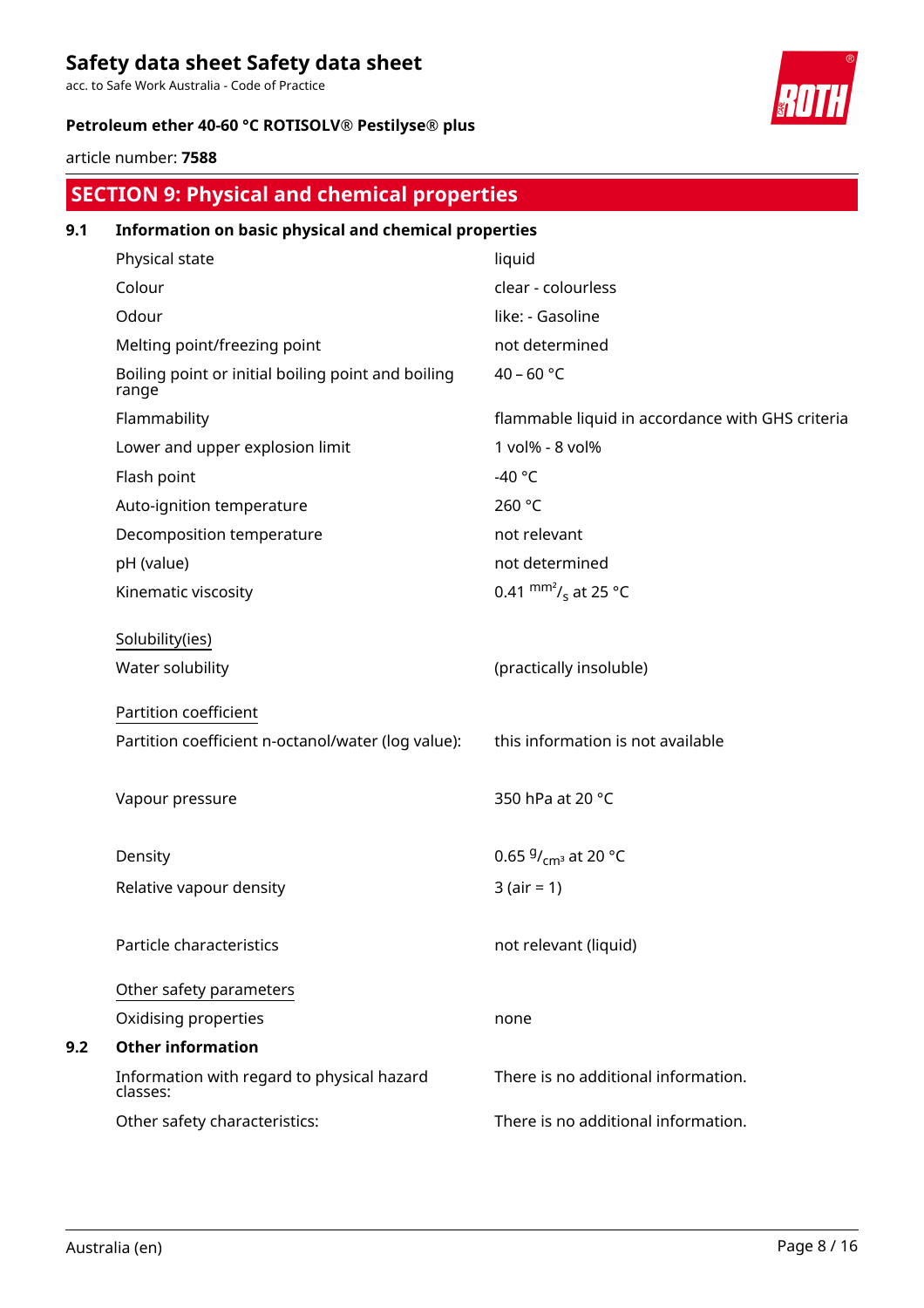acc. to Safe Work Australia - Code of Practice

# **Petroleum ether 40-60 °C ROTISOLV® Pestilyse® plus**

article number: **7588**

# **SECTION 10: Stability and reactivity**

### **10.1 Reactivity**

The mixture contains reactive substance(s). Risk of ignition. Vapours may form explosive mixtures with air.

# **If heated**

Risk of ignition.

### **10.2 Chemical stability**

The material is stable under normal ambient and anticipated storage and handling conditions of temperature and pressure.

### **10.3 Possibility of hazardous reactions**

**Violent reaction with:** strong oxidiser

## **10.4 Conditions to avoid**

Keep away from heat, hot surfaces, sparks, open flames and other ignition sources. No smoking.

# **10.5 Incompatible materials**

Rubber articles, different plastics

# **10.6 Hazardous decomposition products**

Hazardous combustion products: see section 5.

# **SECTION 11: Toxicological information**

### **11.1 Information on toxicological effects**

Test data are not available for the complete mixture.

### **Classification procedure**

The method for classification of the mixture is based on ingredients of the mixture (additivity formula).

### **Classification acc. to GHS**

### **Acute toxicity**

Shall not be classified as acutely toxic.

| Acute toxicity of components of the mixture |               |                          |                 |                                |                |  |  |  |
|---------------------------------------------|---------------|--------------------------|-----------------|--------------------------------|----------------|--|--|--|
| Name of substance                           | <b>CAS No</b> | <b>Exposure</b><br>route | <b>Endpoint</b> | <b>Value</b>                   | <b>Species</b> |  |  |  |
| n-Pentane                                   | 109-66-0      | oral                     | LD50            | $>5,000$ mg/ <sub>ka</sub>     | rat            |  |  |  |
| n-Pentane                                   | 109-66-0      | inhalation: va-<br>pour  | <b>LC50</b>     | $>$ 25.3 <sup>mg</sup> / $/4h$ | rat            |  |  |  |

### **Skin corrosion/irritation**

Causes skin irritation.

### **Serious eye damage/eye irritation**

Shall not be classified as seriously damaging to the eye or eye irritant.

# **Respiratory or skin sensitisation**

Shall not be classified as a respiratory or skin sensitiser.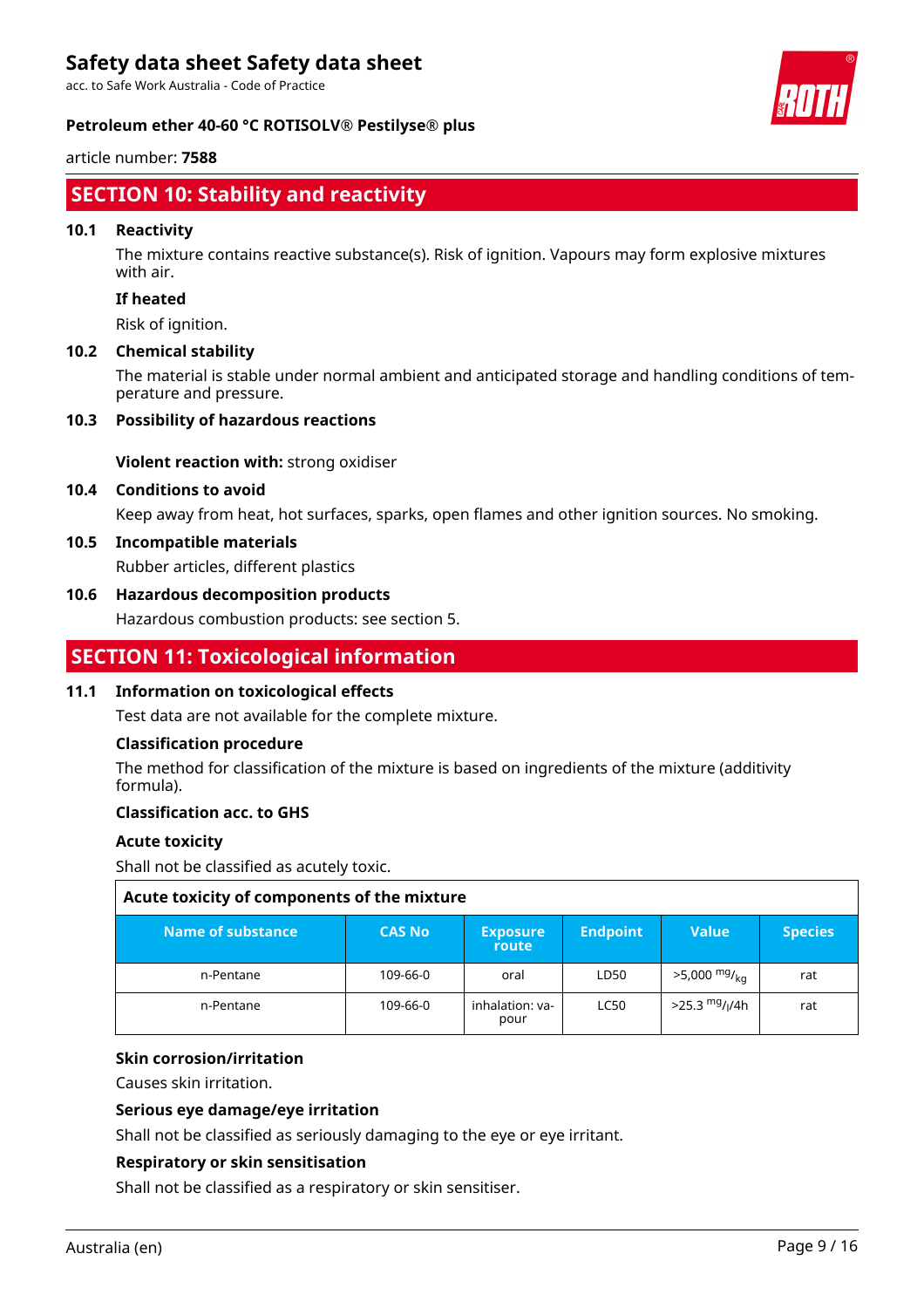acc. to Safe Work Australia - Code of Practice

### **Petroleum ether 40-60 °C ROTISOLV® Pestilyse® plus**

article number: **7588**



# **Germ cell mutagenicity**

Shall not be classified as germ cell mutagenic.

### **Carcinogenicity**

Shall not be classified as carcinogenic.

# **Reproductive toxicity**

Shall not be classified as a reproductive toxicant.

### **Specific target organ toxicity - single exposure**

May cause drowsiness or dizziness.

### **Specific target organ toxicity - repeated exposure**

Shall not be classified as a specific target organ toxicant (repeated exposure).

### **Aspiration hazard**

May be fatal if swallowed and enters airways.

# **Symptoms related to the physical, chemical and toxicological characteristics**

### **• If swallowed**

vomiting, aspiration hazard

### **• If in eyes**

causes slight to moderate irritation

### **• If inhaled**

headache, vertigo, drowsiness, dizziness, narcosis

### **• If on skin**

has degreasing effect on the skin, causes skin irritation

### **• Other information**

none

# **11.2 Endocrine disrupting properties**

None of the ingredients are listed.

# **SECTION 12: Ecological information**

# **12.1 Toxicity**

Toxic to aquatic life with long lasting effects.

| Aquatic toxicity (acute) of components of the mixture |               |                 |                      |                                          |                         |  |  |  |  |
|-------------------------------------------------------|---------------|-----------------|----------------------|------------------------------------------|-------------------------|--|--|--|--|
| Name of sub-<br>stance                                | <b>CAS No</b> | <b>Endpoint</b> | <b>Value</b>         | <b>Species</b>                           | <b>Exposure</b><br>time |  |  |  |  |
| n-Pentane                                             | 109-66-0      | <b>LL50</b>     | $27.55 \text{ mg}$ / | fish                                     | 96 h                    |  |  |  |  |
| n-Pentane                                             | 109-66-0      | EL50            | $48.11 \text{ mg}$ / | aquatic invertebrates                    | 48 h                    |  |  |  |  |
| n-Pentane                                             | 109-66-0      | <b>LC50</b>     | 4.26 $mg/1$          | rainbow trout (Onco-<br>rhynchus mykiss) | 96 h                    |  |  |  |  |
| n-Pentane                                             | 109-66-0      | EC50            | $2.7 \frac{mg}{l}$   | daphnia magna                            | 48 h                    |  |  |  |  |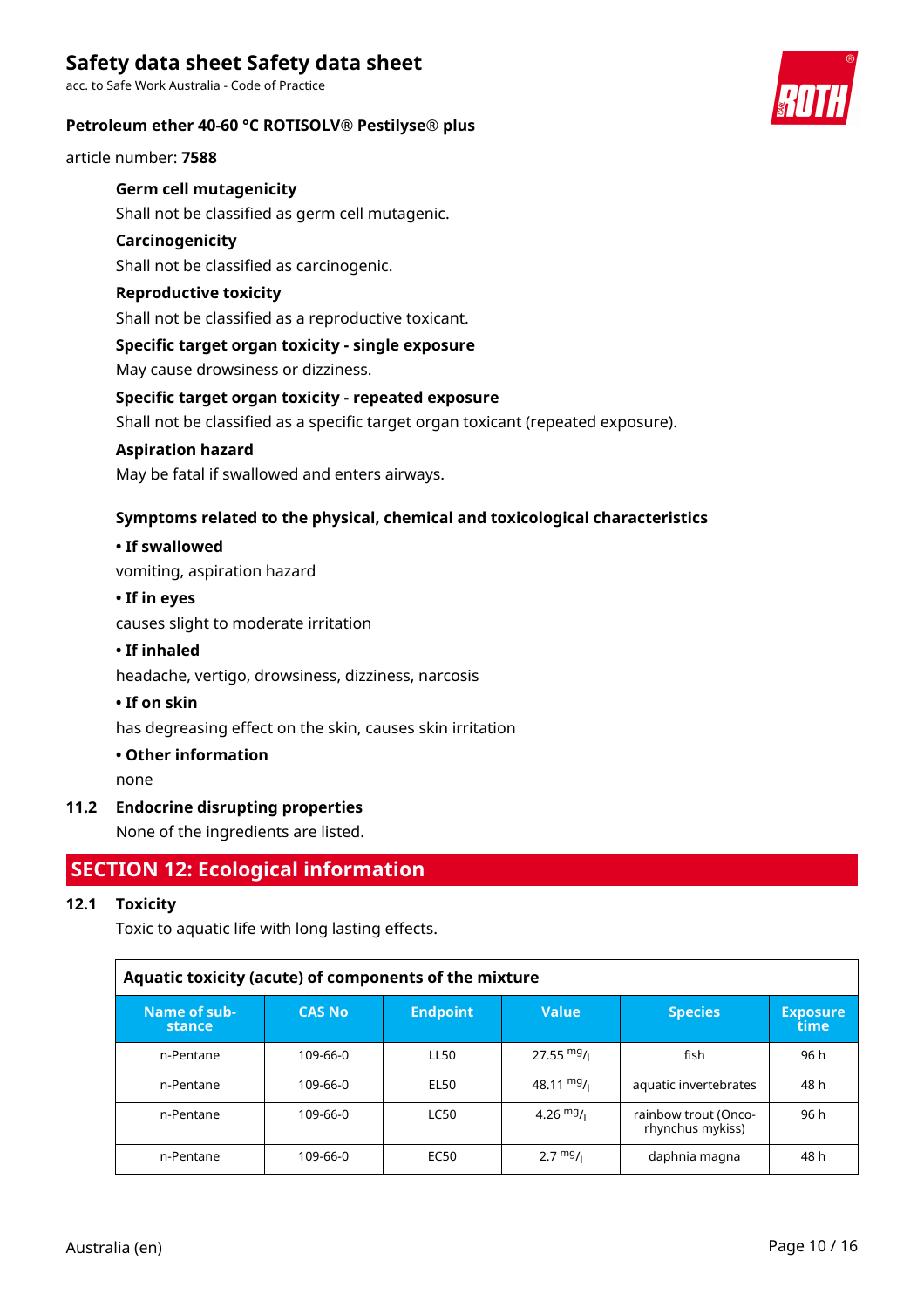acc. to Safe Work Australia - Code of Practice

### **Petroleum ether 40-60 °C ROTISOLV® Pestilyse® plus**



article number: **7588**

### **Biodegradation**

The relevant substances of the mixture are readily biodegradable.

### **12.2 Process of degradability**

| Degradability of components of the mixture           |               |                       |                       |             |               |               |
|------------------------------------------------------|---------------|-----------------------|-----------------------|-------------|---------------|---------------|
| Name of<br>substance                                 | <b>CAS No</b> | <b>Process</b>        | Degrada-<br>tion rate | <b>Time</b> | <b>Method</b> | <b>Source</b> |
| Hydrocarbons,<br>$C_6$ , isoalkanes,<br><5% n-hexane | 64742-49-0    | oxygen deple-<br>tion | 83%                   | 10d         |               | <b>ECHA</b>   |
| n-Pentane                                            | 109-66-0      | oxygen deple-<br>tion | 87%                   | 28d         |               | <b>ECHA</b>   |

### **12.3 Bioaccumulative potential**

Data are not available.

| Bioaccumulative potential of components of the mixture |               |            |                                    |                 |
|--------------------------------------------------------|---------------|------------|------------------------------------|-----------------|
| Name of substance                                      | <b>CAS No</b> | <b>BCF</b> | Log KOW                            | <b>BOD5/COD</b> |
| Hydrocarbons, $C_6$ , isoalkanes,<br><5% n-hexane      | 64742-49-0    | 501.2      | 3.6 (pH value: 7, 20 $^{\circ}$ C) |                 |
| n-Pentane                                              | 109-66-0      | 171        | 3.45 (pH value: 7, 25 °C)          |                 |

### **12.4 Mobility in soil**

Data are not available.

- **12.5 Results of PBT and vPvB assessment** Data are not available.
- **12.6 Endocrine disrupting properties** None of the ingredients are listed.

### **12.7 Other adverse effects**

Data are not available.

# **SECTION 13: Disposal considerations**

### **13.1 Waste treatment methods**



This material and its container must be disposed of as hazardous waste. Dispose of contents/container in accordance with local/regional/national/international regulations.

### **Sewage disposal-relevant information**

Do not empty into drains.

### **Waste treatment of containers/packagings**

Only packagings which are approved (e.g. acc. to the Dangerous Goods Regulations) may be used.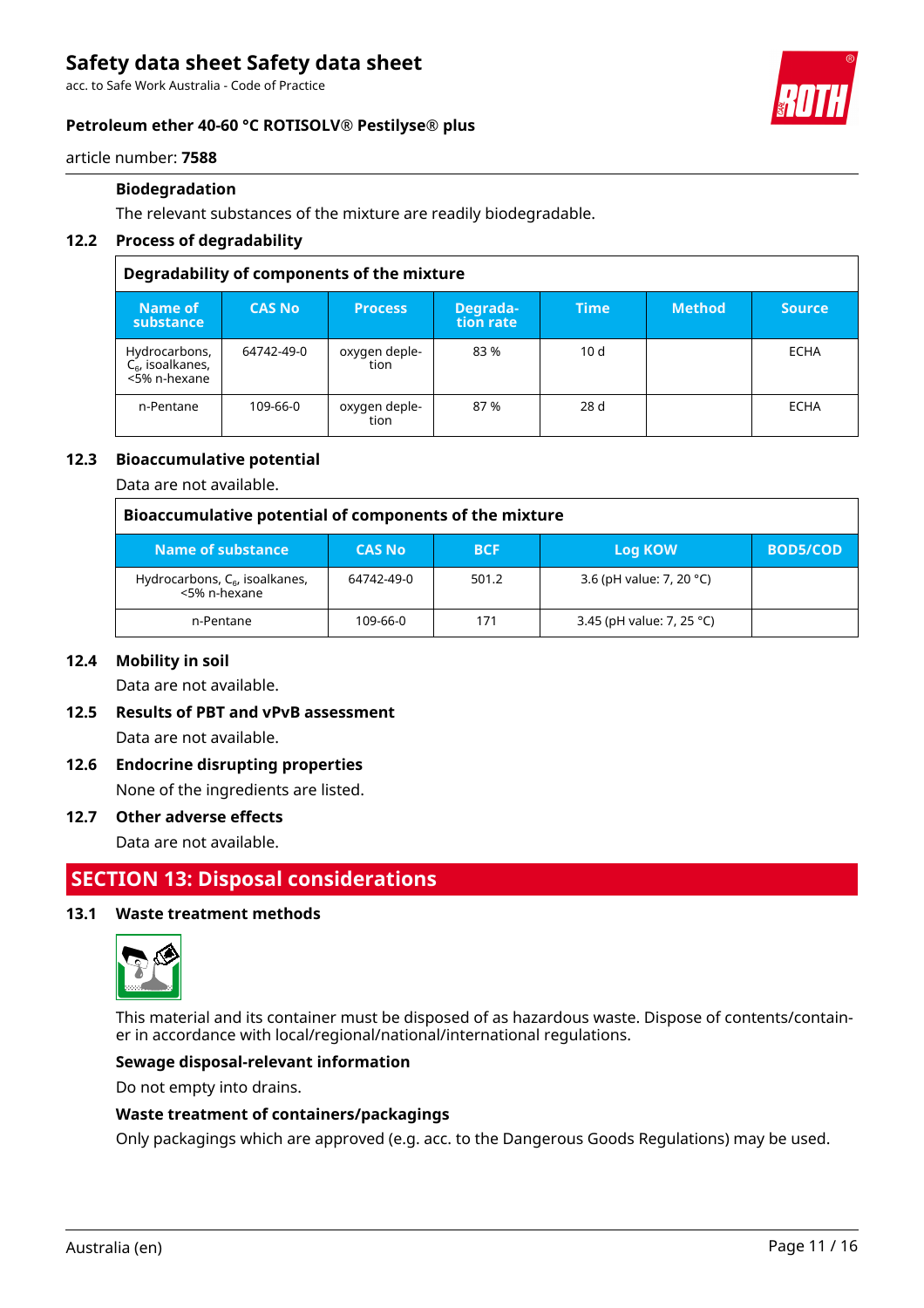acc. to Safe Work Australia - Code of Practice

### **Petroleum ether 40-60 °C ROTISOLV® Pestilyse® plus**



article number: **7588**

## **Relevant provisions relating to waste(Basel Convention)**

**Properties of waste which render it hazardous**

**H3** Flammable liquids<br>**H11** Toxic (Delayed or c

Toxic (Delayed or chronic)

### **13.3 Remarks**

Waste shall be separated into the categories that can be handled separately by the local or national waste management facilities. Please consider the relevant national or regional provisions.

 **SECTION 14: Transport information**

| 14.1 | <b>UN number</b>                                                   |                                                  |
|------|--------------------------------------------------------------------|--------------------------------------------------|
|      | <b>UN RTDG</b>                                                     | <b>UN</b><br>3295                                |
|      | IMDG-Code                                                          | <b>UN 3295</b>                                   |
|      | <b>ICAO-TI</b>                                                     | <b>UN 3295</b>                                   |
| 14.2 | UN proper shipping name                                            |                                                  |
|      | <b>UN RTDG</b>                                                     | HYDROCARBONS, LIQUID, N.O.S.                     |
|      | IMDG-Code                                                          | HYDROCARBONS, LIQUID, N.O.S.                     |
|      | <b>ICAO-TI</b>                                                     | Hydrocarbons, liquid, n.o.s.                     |
| 14.3 | <b>Transport hazard class(es)</b>                                  |                                                  |
|      | <b>UN RTDG</b>                                                     | 3                                                |
|      | IMDG-Code                                                          | 3                                                |
|      | ICAO-TI                                                            | 3                                                |
| 14.4 | <b>Packing group</b>                                               |                                                  |
|      | <b>UN RTDG</b>                                                     | $\mathbf{I}$                                     |
|      | IMDG-Code                                                          | $\mathbf{I}$                                     |
|      | <b>ICAO-TI</b>                                                     | $\rm II$                                         |
| 14.5 | <b>Environmental hazards</b>                                       | hazardous to the aquatic environment             |
|      | Environmentally hazardous substance (aquatic<br>environment):      | Hydrocarbons, $C_{6}$ , isoalkanes, <5% n-hexane |
| 14.6 | <b>Special precautions for user</b>                                |                                                  |
|      | There is no additional information.                                |                                                  |
| 14.7 | Transport in bulk according to Annex II of MARPOL and the IBC Code |                                                  |
|      | The cargo is not intended to be carried in bulk.                   |                                                  |

## **14.8 Information for each of the UN Model Regulations**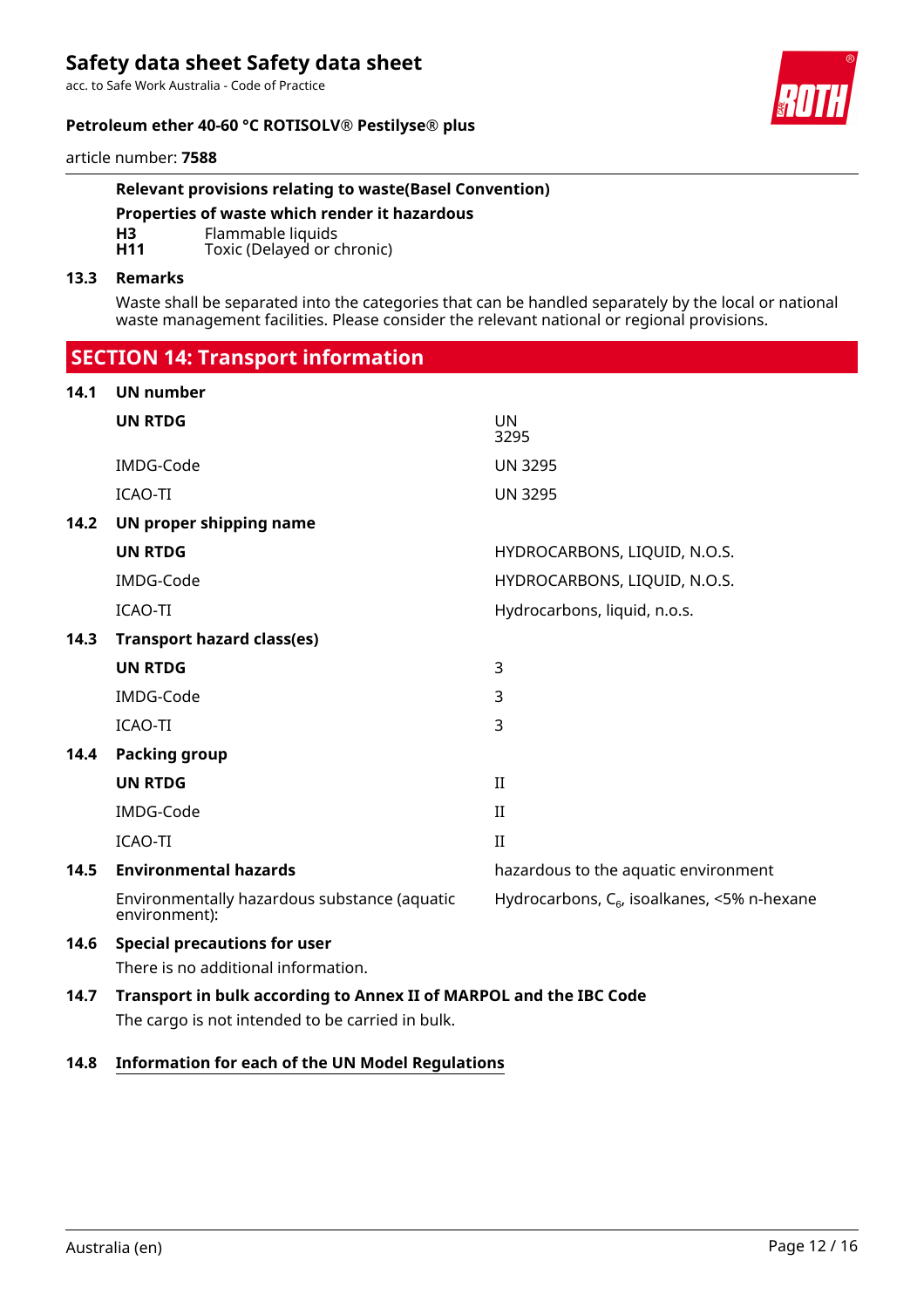acc. to Safe Work Australia - Code of Practice

# **Petroleum ether 40-60 °C ROTISOLV® Pestilyse® plus**



article number: **7588**

| Transport informationNational regulationsAdditional information(UN RTDG)                                 |
|----------------------------------------------------------------------------------------------------------|
| 3295                                                                                                     |
| 3                                                                                                        |
| Yes<br>Hazardous to the aquatic environment                                                              |
| $_{\rm II}$                                                                                              |
| 3<br>Fish and tree                                                                                       |
|                                                                                                          |
| <b>UN RTDG</b>                                                                                           |
| E <sub>2</sub><br><b>UN RTDG</b>                                                                         |
| 1 <sub>L</sub><br><b>UN RTDG</b>                                                                         |
| <b>International Maritime Dangerous Goods Code (IMDG) - Additional information</b>                       |
| HYDROCARBONS, LIQUID, N.O.S.                                                                             |
| UN3295, HYDROCARBONS, LIQUID, N.O.S., 3, II, -<br>40°C c.c., MARINE POLLUTANT                            |
| yes (hazardous to the aquatic environment), (Hydrocarbons,<br>C <sub>6</sub> , isoalkanes, <5% n-hexane) |
| 3, "Fish and tree"                                                                                       |
|                                                                                                          |
|                                                                                                          |
| E <sub>2</sub>                                                                                           |
| 1 L                                                                                                      |
| $F-E$ , S-D                                                                                              |
| B                                                                                                        |
| International Civil Aviation Organization (ICAO-IATA/DGR) - Additional information                       |
| Hydrocarbons, liquid, n.o.s.                                                                             |
| UN3295, Hydrocarbons, liquid, n.o.s., 3, II                                                              |
| yes (hazardous to the aquatic environment)                                                               |
| 3                                                                                                        |
|                                                                                                          |
| A <sub>3</sub>                                                                                           |
| E <sub>2</sub>                                                                                           |
| 1 <sub>L</sub>                                                                                           |
|                                                                                                          |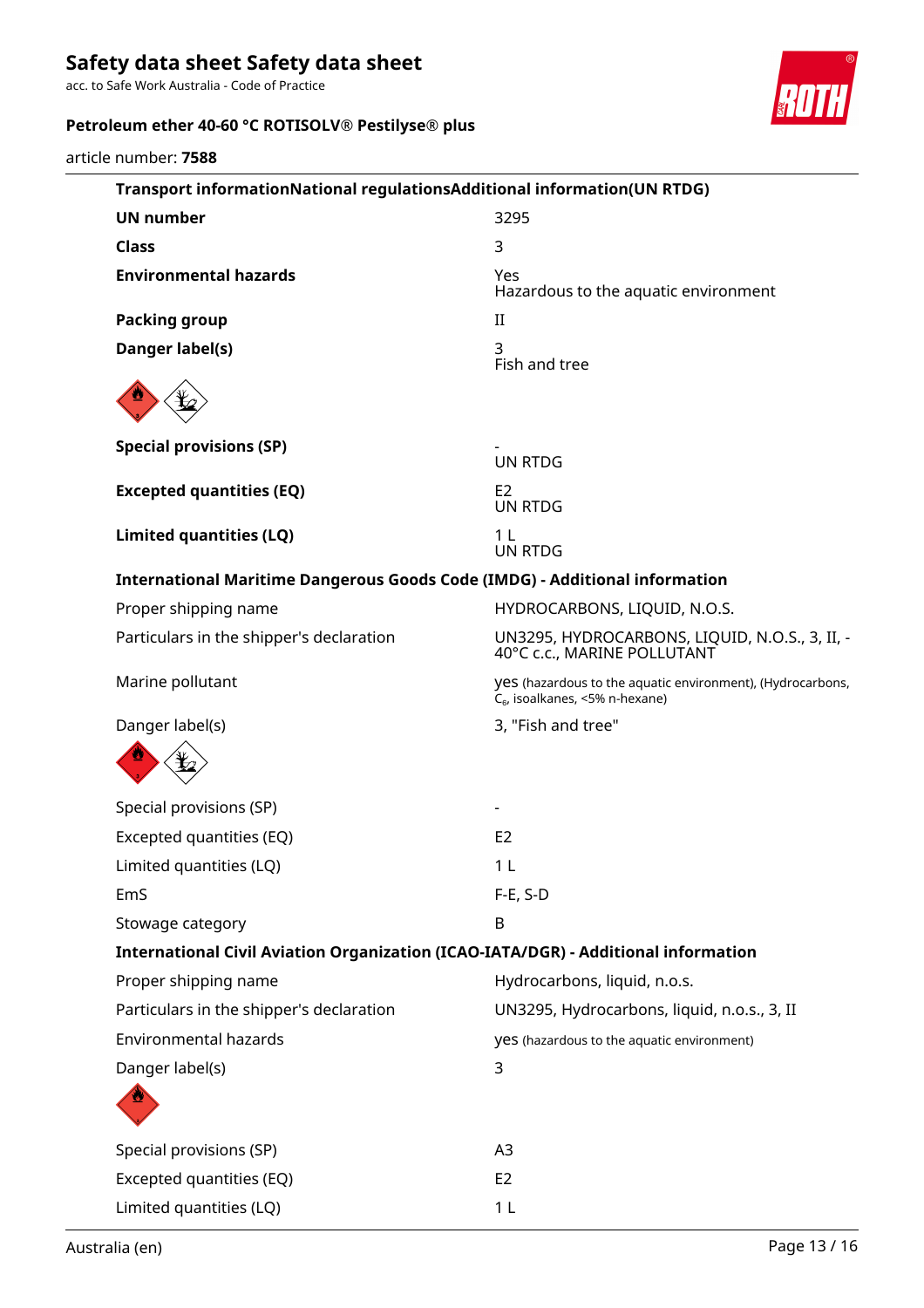acc. to Safe Work Australia - Code of Practice

## **Petroleum ether 40-60 °C ROTISOLV® Pestilyse® plus**



article number: **7588**

# **SECTION 15: Regulatory information**

# **15.1 Safety, health and environmental regulations/legislation specific for the substance or mixture**

There is no additional information.

# **National regulations(Australia)**

### **Australian Inventory of Chemical Substances(AICS)**

All ingredients are listed or exempt from listing.

### **National inventories**

| <b>Country</b> | <b>Inventory</b> | <b>Status</b>                  |
|----------------|------------------|--------------------------------|
| AU             | <b>AICS</b>      | all ingredients are listed     |
| CA             | <b>DSL</b>       | all ingredients are listed     |
| <b>CN</b>      | <b>IECSC</b>     | all ingredients are listed     |
| EU             | ECSI             | all ingredients are listed     |
| EU             | REACH Reg.       | all ingredients are listed     |
| JP             | <b>CSCL-ENCS</b> | not all ingredients are listed |
| KR             | <b>KECI</b>      | all ingredients are listed     |
| <b>MX</b>      | <b>INSQ</b>      | all ingredients are listed     |
| NZ             | <b>NZIOC</b>     | all ingredients are listed     |
| PH             | <b>PICCS</b>     | all ingredients are listed     |
| TR             | <b>CICR</b>      | all ingredients are listed     |
| <b>TW</b>      | <b>TCSI</b>      | all ingredients are listed     |
| US             | TSCA             | all ingredients are listed     |

**Legend**

| <b>AICS</b>  | Australian Inventory of Chemical Substances                             |
|--------------|-------------------------------------------------------------------------|
| <b>CICR</b>  | Chemical Inventory and Control Regulation                               |
|              | CSCL-ENCS List of Existing and New Chemical Substances (CSCL-ENCS)      |
| DSL.         | Domestic Substances List (DSL)                                          |
| <b>ECSI</b>  | EC Substance Inventory (EINECS, ELINCS, NLP)                            |
| <b>IECSC</b> | Inventory of Existing Chemical Substances Produced or Imported in China |
| <b>INSO</b>  | National Inventory of Chemical Substances                               |
| KECI         | Korea Existing Chemicals Inventory                                      |
| NZIoC        | New Zealand Inventory of Chemicals                                      |
| <b>PICCS</b> | Philippine Inventory of Chemicals and Chemical Substances (PICCS)       |
|              | REACH Reg. REACH registered substances                                  |
| TCSI         | Taiwan Chemical Substance Inventory                                     |
| <b>TSCA</b>  | Toxic Substance Control Act                                             |
|              |                                                                         |

## **15.2 Chemical Safety Assessment**

Chemical safety assessments for substances in this mixture were not carried out.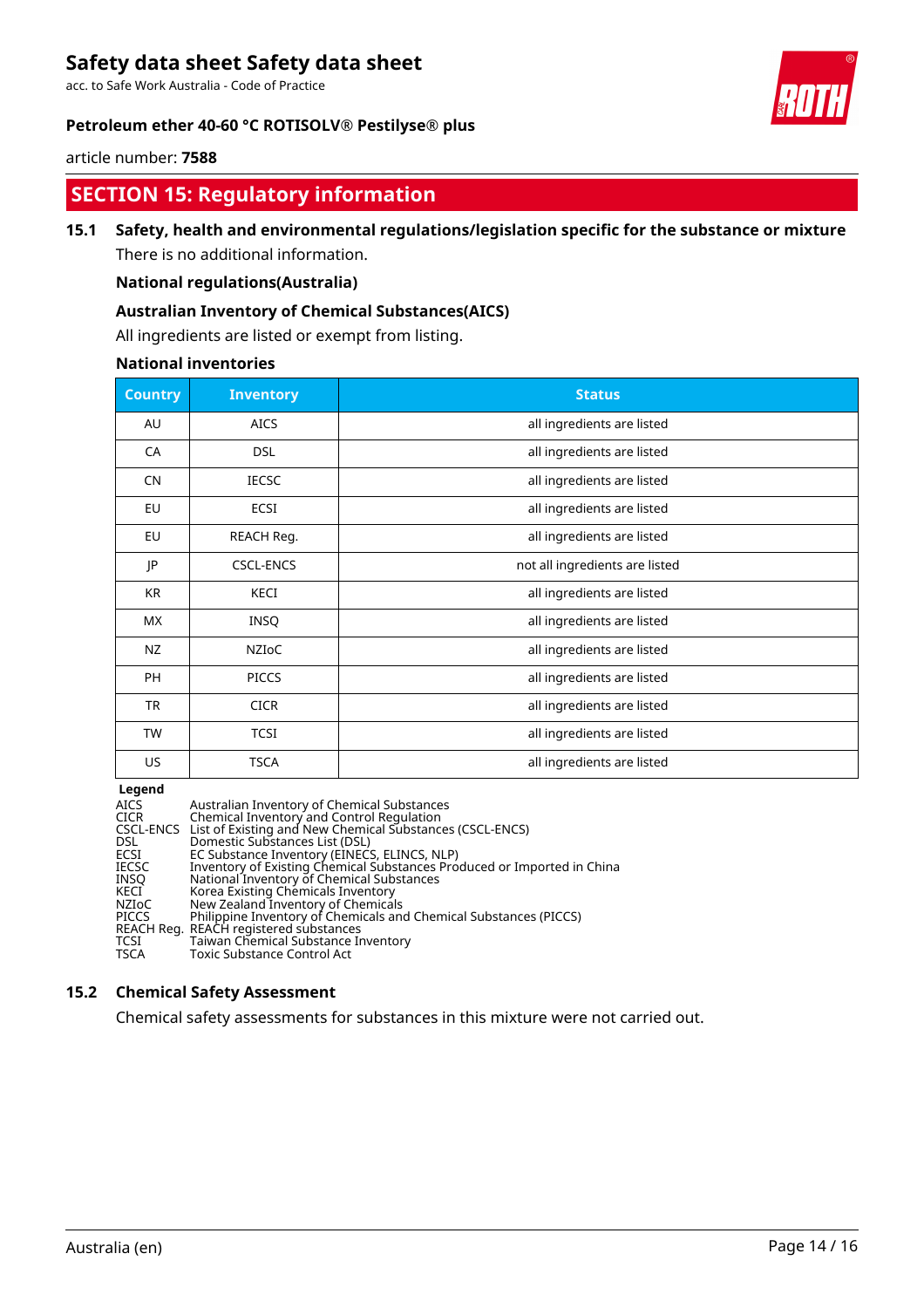acc. to Safe Work Australia - Code of Practice

### **Petroleum ether 40-60 °C ROTISOLV® Pestilyse® plus**



article number: **7588**

# **SECTION 16: Other information**

### **Indication of changes (revised safety data sheet)**

Alignment to regulation: Globally Harmonized System of Classification and Labelling of Chemicals ("Purple book"). Restructuring: section 9, section 14

### **Abbreviations and acronyms**

| Abbr.           | <b>Descriptions of used abbreviations</b>                                                                                                                                           |
|-----------------|-------------------------------------------------------------------------------------------------------------------------------------------------------------------------------------|
| Asp. Tox.       | Aspiration hazard                                                                                                                                                                   |
| <b>BCF</b>      | <b>Bioconcentration factor</b>                                                                                                                                                      |
| <b>BOD</b>      | Biochemical Oxygen Demand                                                                                                                                                           |
| CAS             | Chemical Abstracts Service (service that maintains the most comprehensive list of chemical substances)                                                                              |
| Ceiling-C       | Ceiling value                                                                                                                                                                       |
| <b>COD</b>      | Chemical oxygen demand                                                                                                                                                              |
| <b>DGR</b>      | Dangerous Goods Regulations (see IATA/DGR)                                                                                                                                          |
| <b>DNEL</b>     | Derived No-Effect Level                                                                                                                                                             |
| EC50            | Effective Concentration 50 %. The EC50 corresponds to the concentration of a tested substance causing<br>50 % changes in response (e.g. on growth) during a specified time interval |
| <b>EINECS</b>   | European Inventory of Existing Commercial Chemical Substances                                                                                                                       |
| <b>EL50</b>     | Effective Loading 50 %: the EL50 corresponds to the loading rate required to produce a response in 50%<br>of the test organisms                                                     |
| <b>ELINCS</b>   | European List of Notified Chemical Substances                                                                                                                                       |
| EmS             | <b>Emergency Schedule</b>                                                                                                                                                           |
| Flam. Liq.      | Flammable liquid                                                                                                                                                                    |
| <b>GHS</b>      | "Globally Harmonized System of Classification and Labelling of Chemicals" developed by the United Na-<br>tions                                                                      |
| <b>IATA</b>     | <b>International Air Transport Association</b>                                                                                                                                      |
| <b>IATA/DGR</b> | Dangerous Goods Regulations (DGR) for the air transport (IATA)                                                                                                                      |
| <b>ICAO</b>     | International Civil Aviation Organization                                                                                                                                           |
| ICAO-TI         | Technical instructions for the safe transport of dangerous goods by air                                                                                                             |
| <b>IMDG</b>     | International Maritime Dangerous Goods Code                                                                                                                                         |
| IMDG-Code       | International Maritime Dangerous Goods Code                                                                                                                                         |
| <b>LC50</b>     | Lethal Concentration 50%: the LC50 corresponds to the concentration of a tested substance causing 50 %<br>lethality during a specified time interval                                |
| LD50            | Lethal Dose 50 %: the LD50 corresponds to the dose of a tested substance causing 50 % lethality during a<br>specified time interval                                                 |
| <b>LL50</b>     | Lethal Loading 50 %: the LL50 corresponds to the loading rate causing 50 % lethality                                                                                                |
| log KOW         | n-Octanol/water                                                                                                                                                                     |
| <b>MARPOL</b>   | International Convention for the Prevention of Pollution from Ships (abbr. of "Marine Pollutant")                                                                                   |
| NLP             | No-Longer Polymer                                                                                                                                                                   |